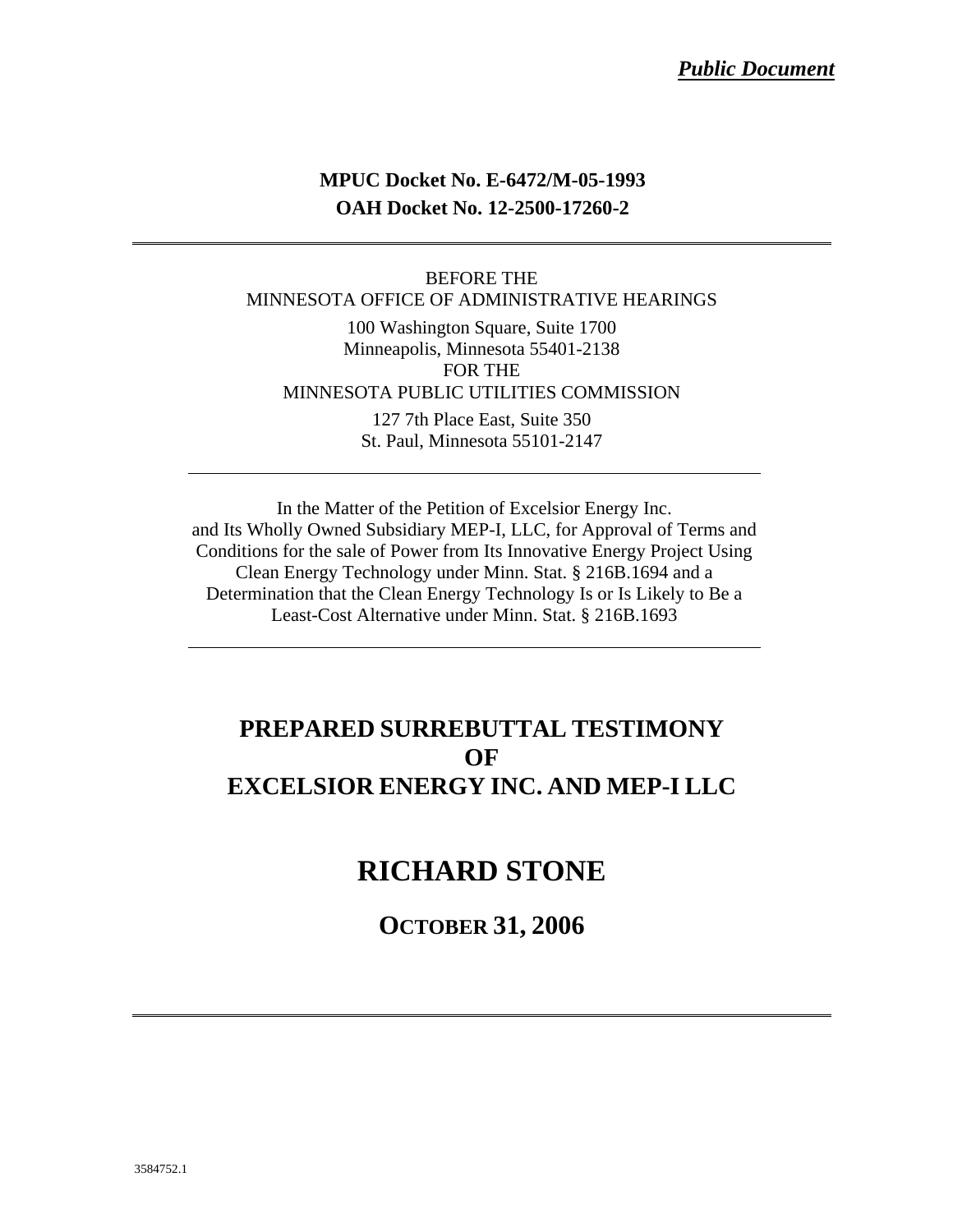| $\mathbf{1}$   |              | <b>EXCELSIOR ENERGY INC.</b>                                                            |
|----------------|--------------|-----------------------------------------------------------------------------------------|
| $\overline{c}$ |              | BEFORE THE MINNESOTA PUBLIC UTILITIES COMMISSION                                        |
| 3              |              | PREPARED SURREBUTTAL TESTIMONY OF                                                       |
| $\overline{4}$ |              | <b>RICHARD STONE</b>                                                                    |
| 5              | Q            | Please state your name.                                                                 |
| 6              | A            | My name is Richard Stone.                                                               |
| 7              | Q            | By whom are you employed and what is your position?                                     |
| 8              | $\mathbf{A}$ | Richard Stone, Senior Vice President, Development and Engineering for Excelsior         |
| 9              |              | Energy Inc. My business address is Excelsior Energy Inc., Crescent Ridge Corporate      |
| 10             |              | Center, 11100 Wayzata Boulevard, Suite 305, Minnetonka, Minnesota 55305.                |
| 11             | Q            | For whom are you testifying?                                                            |
| 12             | $\mathbf{A}$ | I am testifying on behalf of MEP-I LLC and Excelsior Energy Inc. (collectively          |
| 13             |              | "Excelsior"), the developers of the Mesaba Energy Project (the "Project").              |
| 14             | Q            | Have your previously provided testimony in this proceeding?                             |
| 15             | $\mathbf{A}$ | On September 5, 2006, I filed supplemental testimony to incorporate the<br>Yes.         |
| 16             |              | Supplemental Testimony and corresponding exhibits filed in this docket on June 19, 2006 |
| 17             |              | by Michael Wadley, who is no longer at Excelsior. On October 10, 2006, I filed rebuttal |
| 18             |              | testimony to sponsor and incorporate Excelsior Energy's Action Plan for Carbon Capture  |
| 19             |              | and Sequestration.                                                                      |
| 20             | Q            | Have you reviewed the rebuttal testimony of Department of Commerce witness Eilon        |
| 21             |              | Amit?                                                                                   |
| 22             | $\mathbf{A}$ | I have.                                                                                 |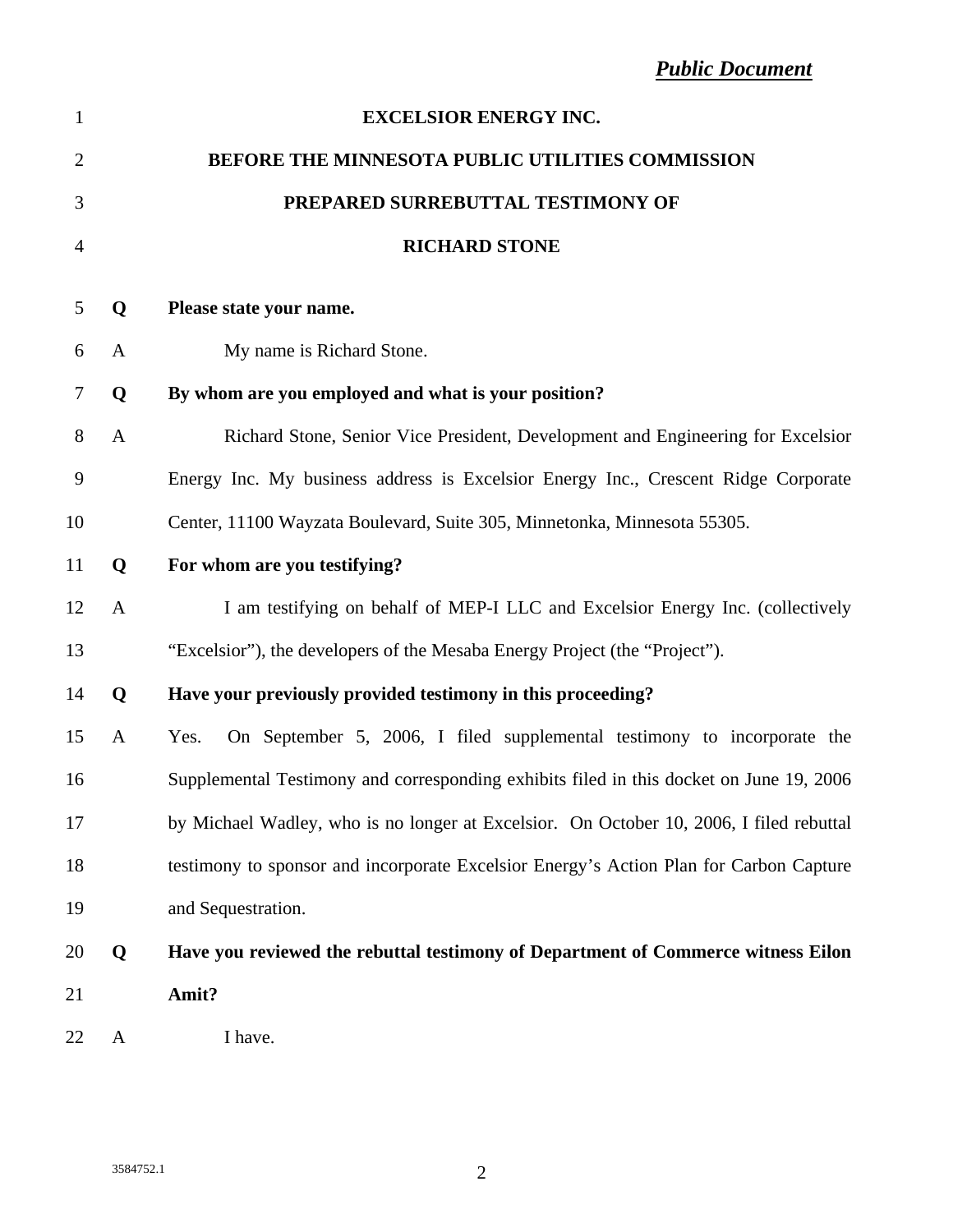### *Public Document*

| Q            | On page 21 of his rebuttal testimony, Dr. Amit cites Excelsior's Response to MCEA                     |
|--------------|-------------------------------------------------------------------------------------------------------|
|              | et. al. Information Request No. 9, which estimates the cost of a pipeline needed to                   |
|              | transport the sequestered $CO2$ from Mesaba Unit 1 to the receiving geologic structure                |
|              | to be \$450 million in 1997 dollars, and the cost of the sequestration equipment to be                |
|              | \$360 million in 2000 dollars. Do these values represent Excelsior's current estimates                |
|              | of the cost of a $CO2$ pipeline and $CO2$ sequestration equipment for Mesaba Unit 1?                  |
| $\mathbf{A}$ | No. The costs provided in response to MCEA's question were preliminary                                |
|              | estimates based on an assumed $90\%$ CO <sub>2</sub> capture rate. Excelsior has submitted additional |
|              | preliminary cost information as part of its Plan for Carbon Capture and Sequestration with            |
|              | my rebuttal testimony on October 10, 2006. As noted in that plan, Excelsior believes 30%              |
|              | $CO2$ capture is the most likely near-term, commercially viable option.                               |
| Q            | Have you reviewed the rebuttal testimony of mncoalgasplant.com witness Ronald R.                      |
|              | Rich regarding carbon management issues?                                                              |
| $\mathbf{A}$ | Yes, and I have the following comments regarding Mr. Rich's comments on carbon                        |
|              | capture and sequestration by the Mesaba Energy Project.                                               |
|              | First, Mr. Rich states that the potential for carbon capture "is not designed into the                |
|              | plant." Rebuttal Testimony of Ronald R. Rich, at 2. On the contrary, the Mesaba Energy                |
|              | Project features a carbon capture adaptable design to provide precisely that potential that           |
|              | Mr. Rich claims is unavailable.                                                                       |
|              | Second, Mr. Rich claims that the Mesaba Energy Project is over 450 miles distant                      |
|              | (and more likely 600) from the nearest suitable geologic $CO2$ sequestration site, that the           |
|              | associated transportation cost for the proposed location would prohibit carbon capture even           |
|              | in highly regulated scenarios, and thus the Mesaba Energy Project is not a likely least cost          |
|              | option. Rebuttal Testimony of Ronald R. Rich, at 5. I take issue with each part of this               |
|              |                                                                                                       |